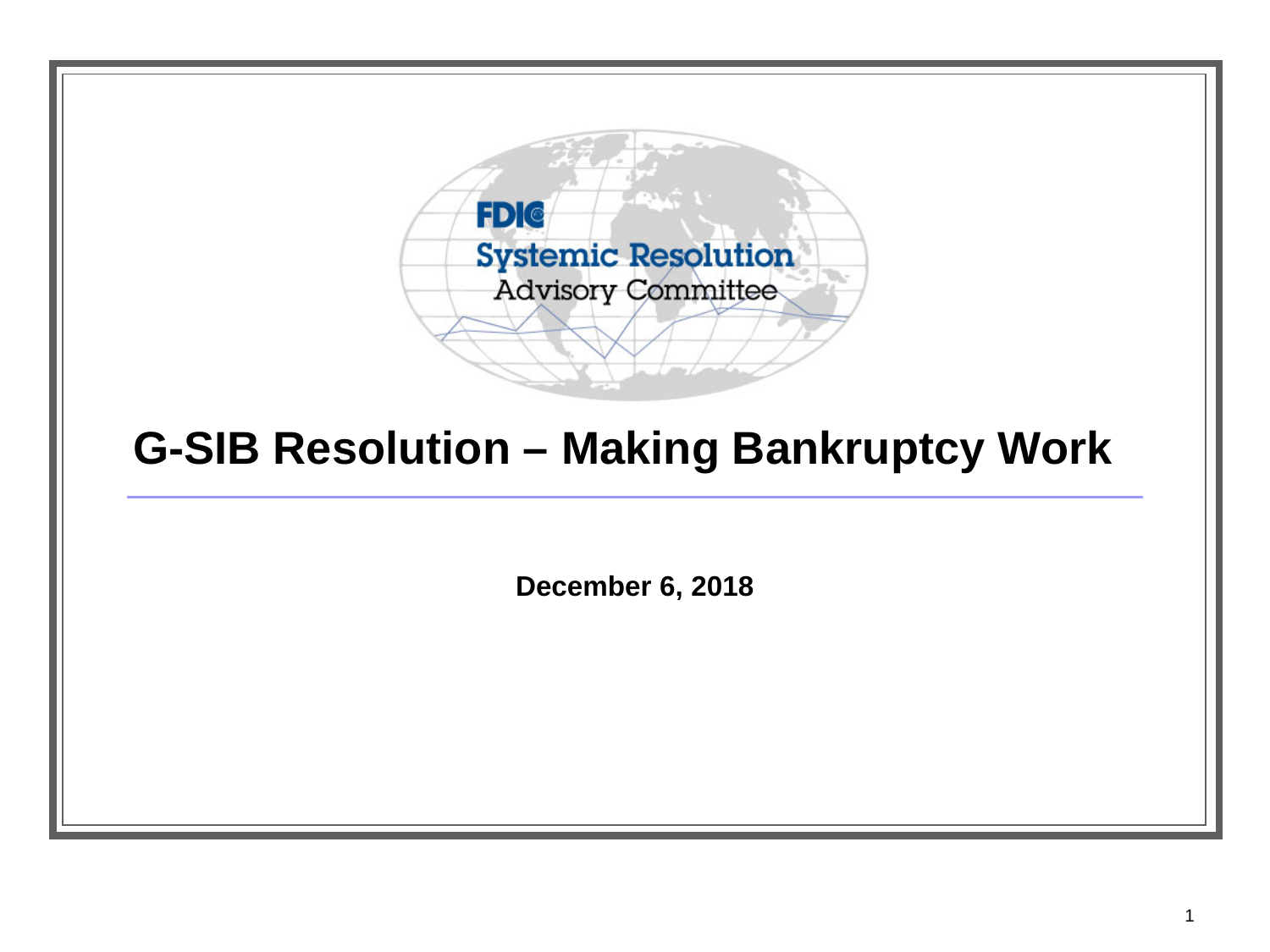## **Title I: Progress Since Previous SRAC (April 2016)**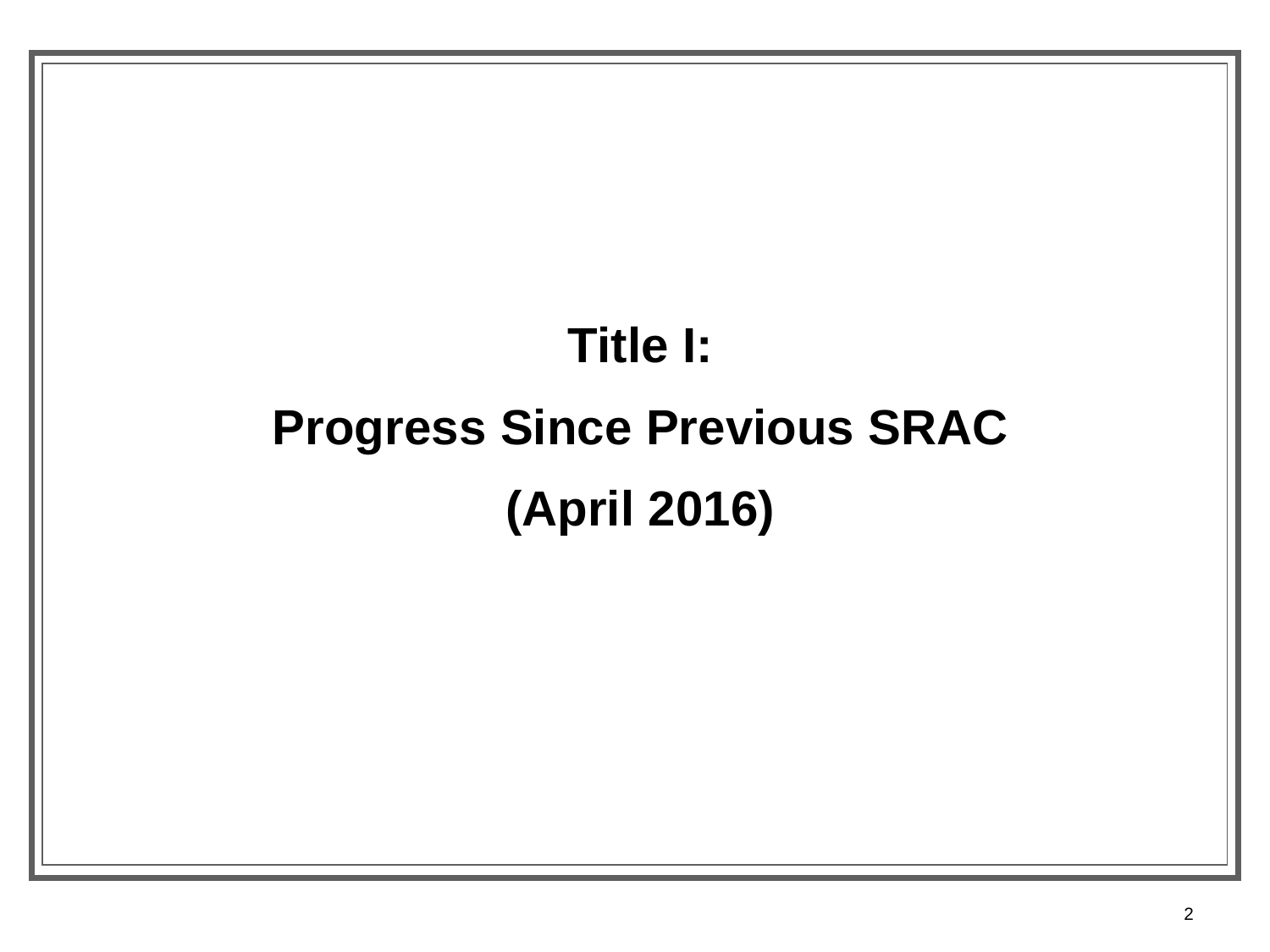## **U.S. G-SIB Feedback Letters**

1) April 2016: FDIC and FRB announced findings of previous Title I plan review

- **Individual feedback letters** 
	- Firms with deficiencies  $\rightarrow$  October 2016
	- **Firms with shortcomings**  $\rightarrow$  **July 2017**
- **Letters included description of findings and proposed** remediation
- After letters, agency staff held regular "office hours" to address firm questions
- Majority single-point-of-entry (SPOE) strategies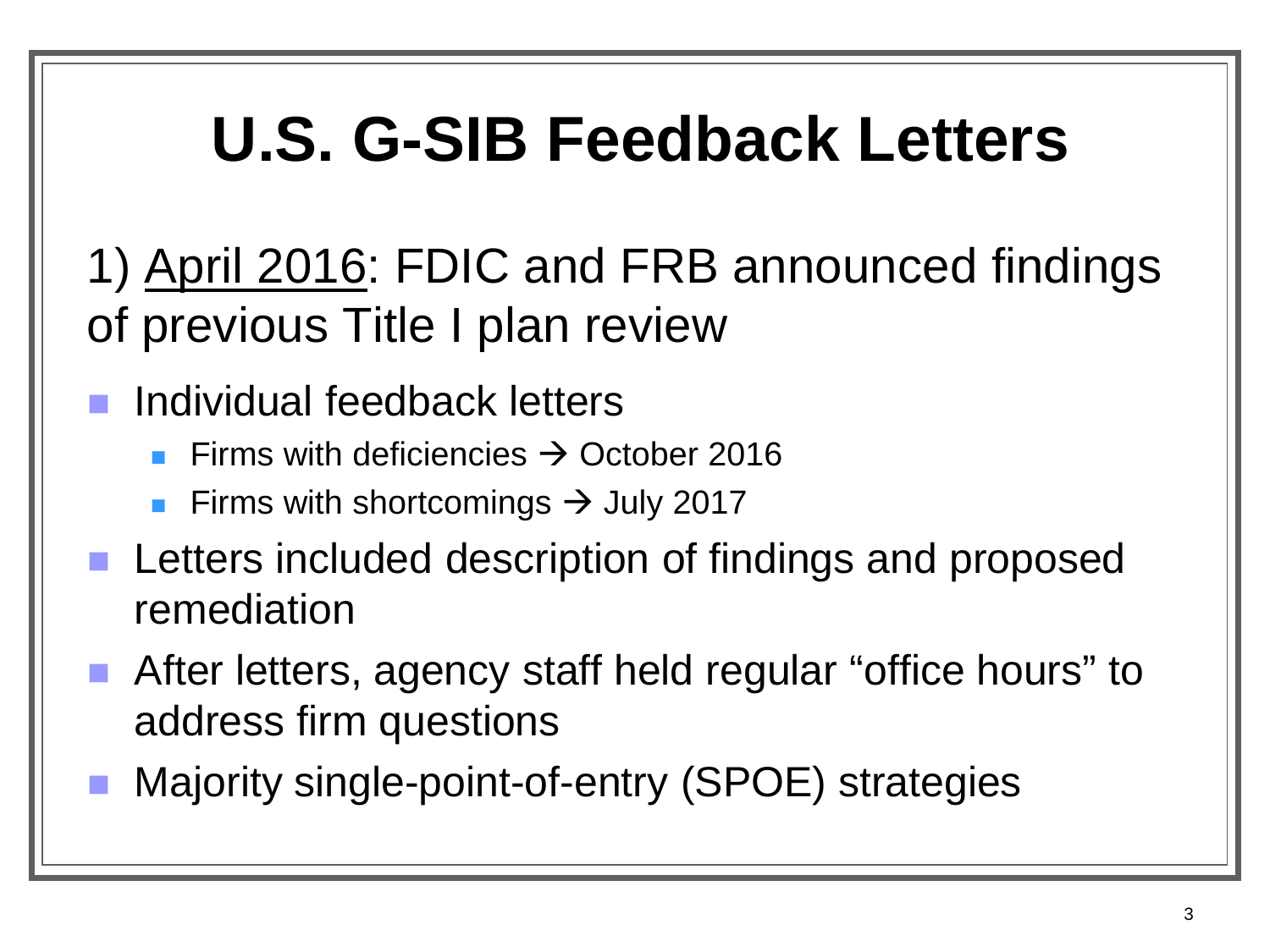## **U.S. G-SIBs: Framework Document**

**Resolution Plan Assessment Framework and Firm Determinations (2016)** 

Board of Governors of the Federal Reserve System

Federal Deposit Insurance Corporation

![](_page_3_Picture_4.jpeg)

WASHINGTON, D.C. . APRIL 13, 2016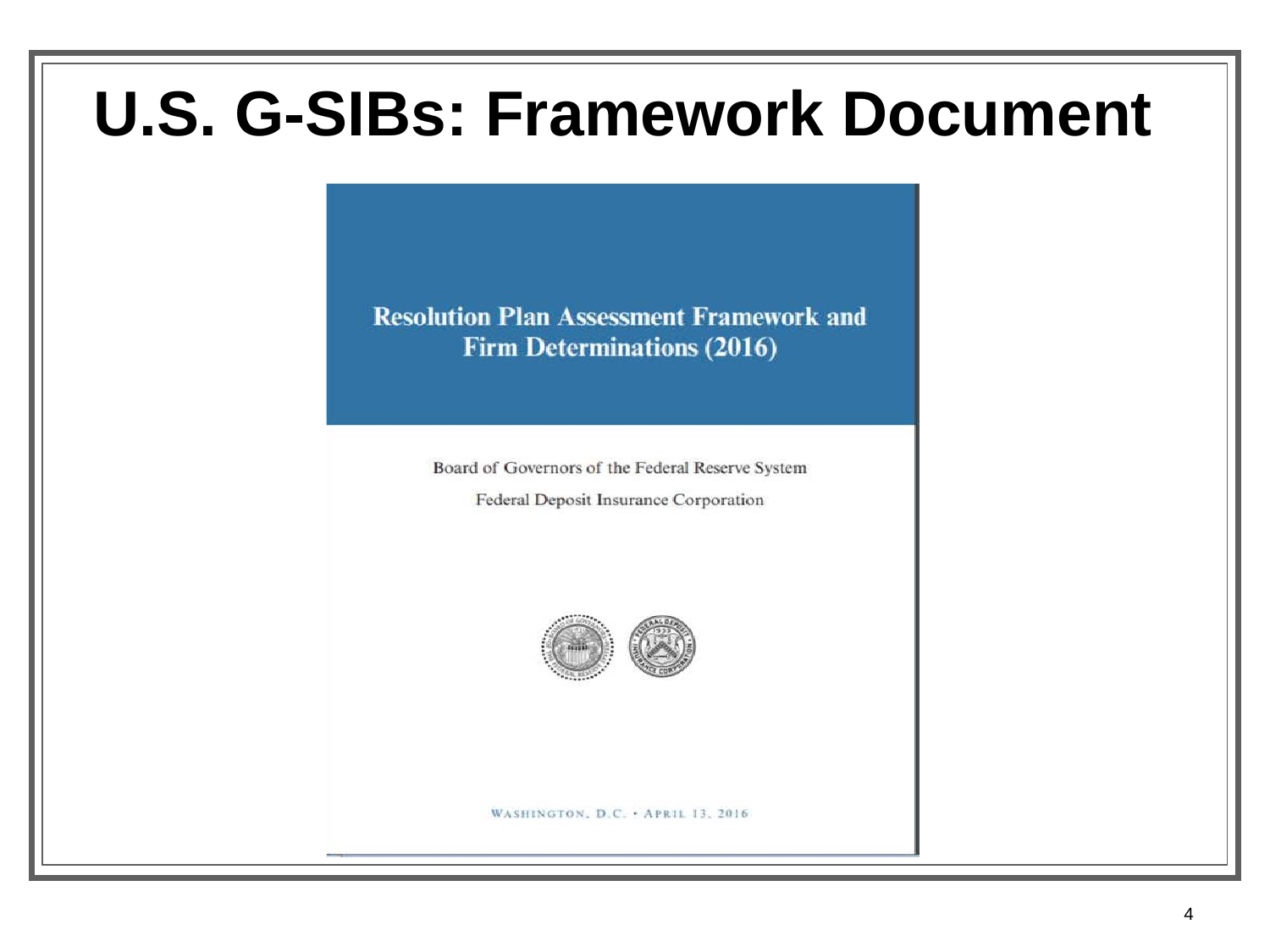## **U.S. G-SIBs: Framework Document**

2) April 2016: FDIC and FRB issued an accompanying Narrative Framework Document

- **Title I statutory standard described: orderly resolution in** bankruptcy
- **Description of plan review framework and summary of** findings included
- **Explained review process**
- Letters, Guidance, and Framework Document all made public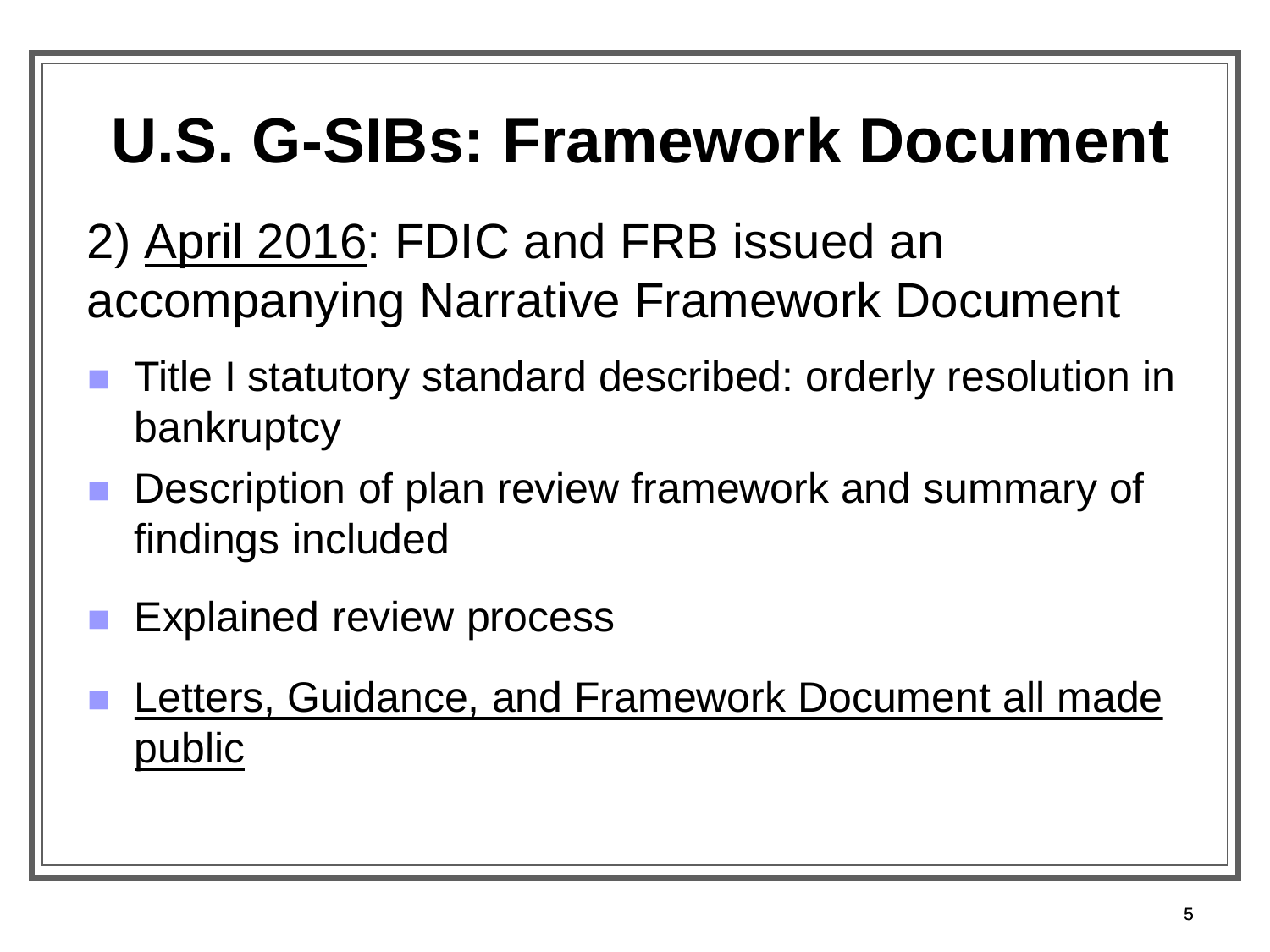# **Single Point of Entry in Bankruptcy**

Recapitalized OpCos transferred to New HoldCo owned by Resolution Trust for benefit of BHC's bankruptcy estate

![](_page_5_Figure_2.jpeg)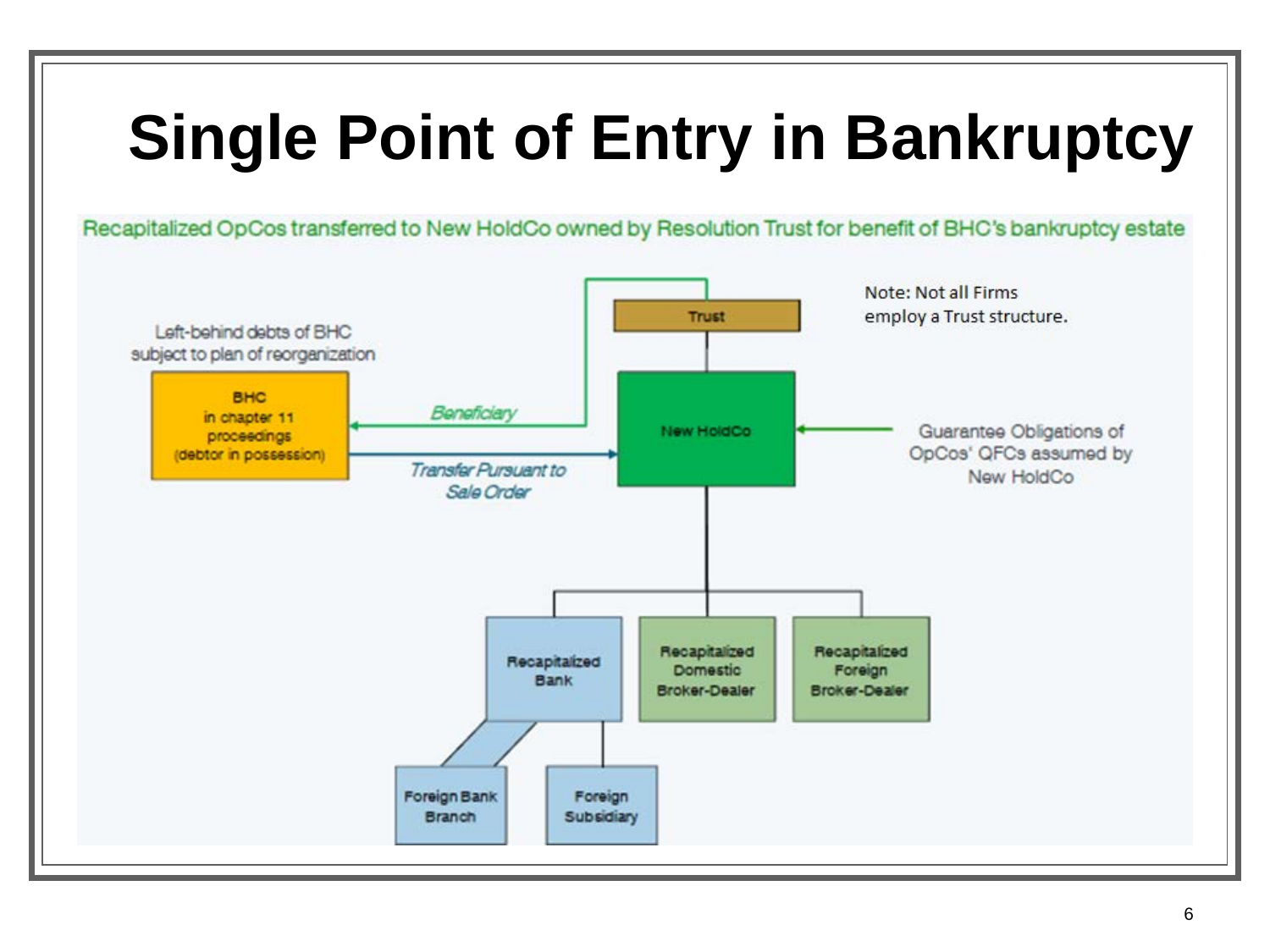## **U.S. G-SIB Guidance**

**Federal Deposit Insurance Corporation Board of Governors of the Federal Reserve System** 

**Guidance for 2017** §165(d) Annual Resolution Plan Submissions **By Domestic Covered Companies that Submitted Resolution Plans in July 2015** 

L Introduction

#### II. Capital

a. Resolution Capital Adequacy and Positioning h. Resolution Capital Execution Need (RCEN)

#### III. Liquidity

- a. Resolution Adequacy and Positioning (RLAP)
- h. Resolution Liquidity Execution Need (RLEN)

#### IV. Governance Mechanisms

- a. Playbooks and Triggers
- b. Pre-Bankruptcy Parent Support

### V. Operational

- a. Payment, Clearing and Settlement Activities
- b. Managing, Identifying, and Valuing Collateral
- c. Management Information Systems
- d Shared and Outsourced Services
- e. Legal Obstacles Associated with Emergency Motions

 $\sqrt{2}$ 

### VI. Legal Entity Rationalization and Separability

a. Legal Entity Rationalization Criteria (LER Criteria) b. Separability

### VII. Derivatives and Trading Activities

- a. Capabilities
- b. Stabilization c. Passive Wind-Down Analysis
- d. Active Wind-Down Analysis
- e. Residual Derivatives Portfolio

VIII. Public Section

7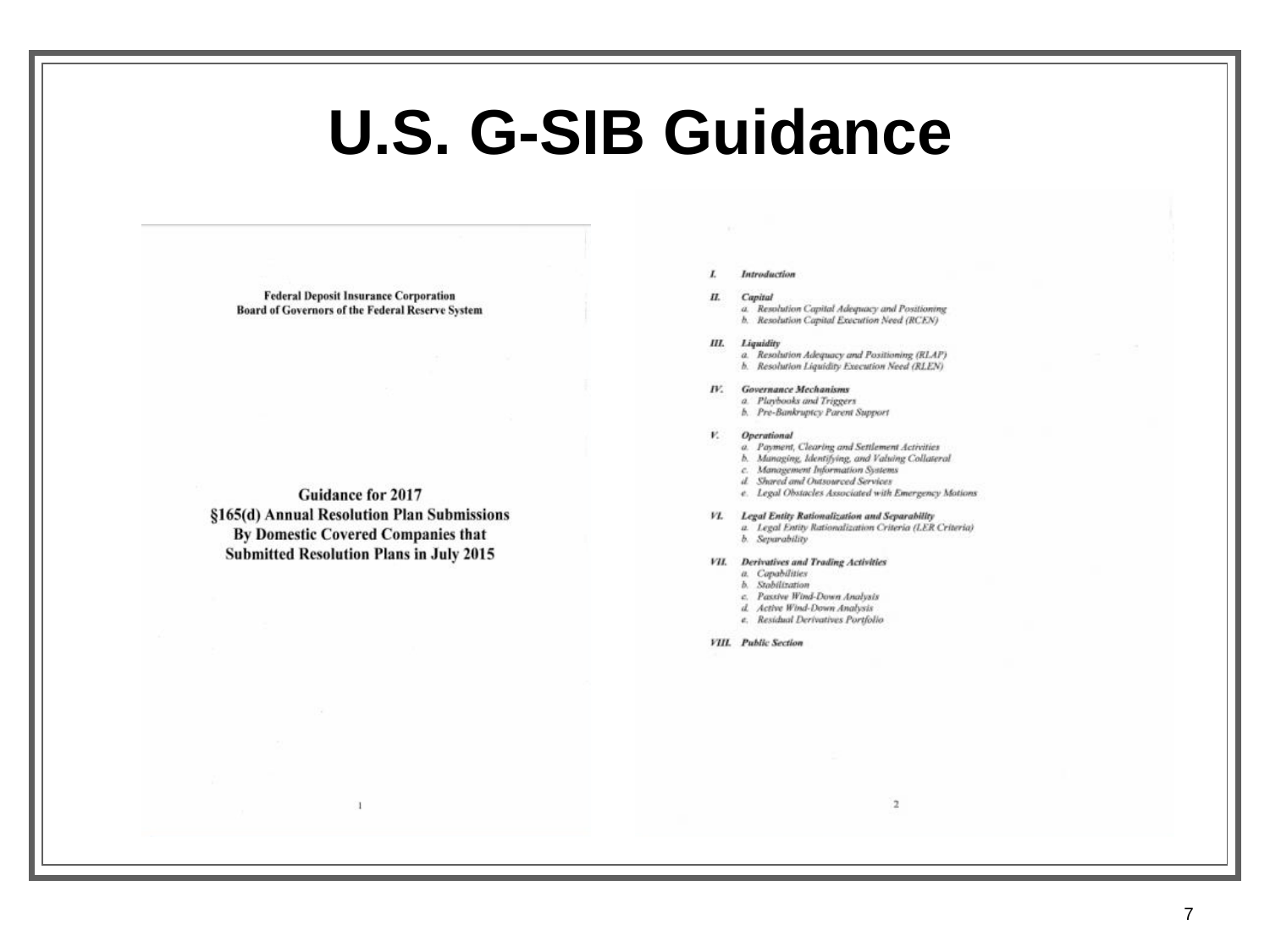## **U.S. G-SIB Guidance for 2017 Plan Filings**

## 3) FDIC and FRB Issue Title I Guidance for U.S. G-SIBs

- Focus on Key Vulnerabilities in Resolution
	- Capital; Liquidity; Governance Mechanisms; Legal; Shared Services; Legal Entity Rationalization; Payments, Clearing, and Settlement; Derivatives and Trading Activities
- **Title I public sections**
- 2017 Review: Joint agency training, review teams, firm engagement, and Board level coordination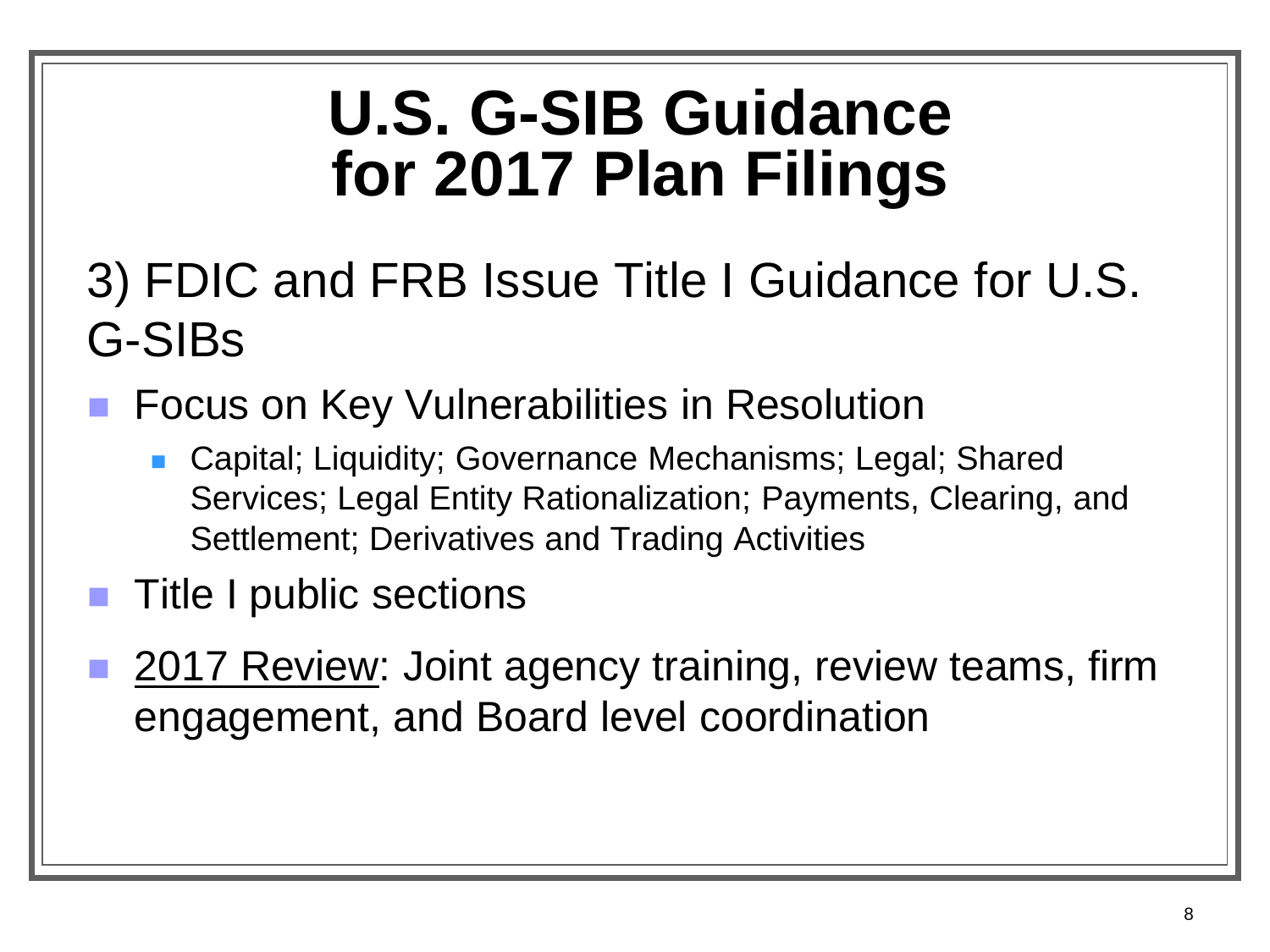## **U.S. G-SIB 2017 Plan Review Findings**

- Significant progress made by firms in financial, structural, and operational capabilities
- No deficiencies; fewer shortcomings identified compared to 2015 Plans
- Common areas of continued work
	- Intra-group liquidity; internal loss-absorbing capacity; derivatives; and payment, clearing, and settlement activities
- **Capabilities testing**
- 2018 Agencies Updated Guidance for Public Comment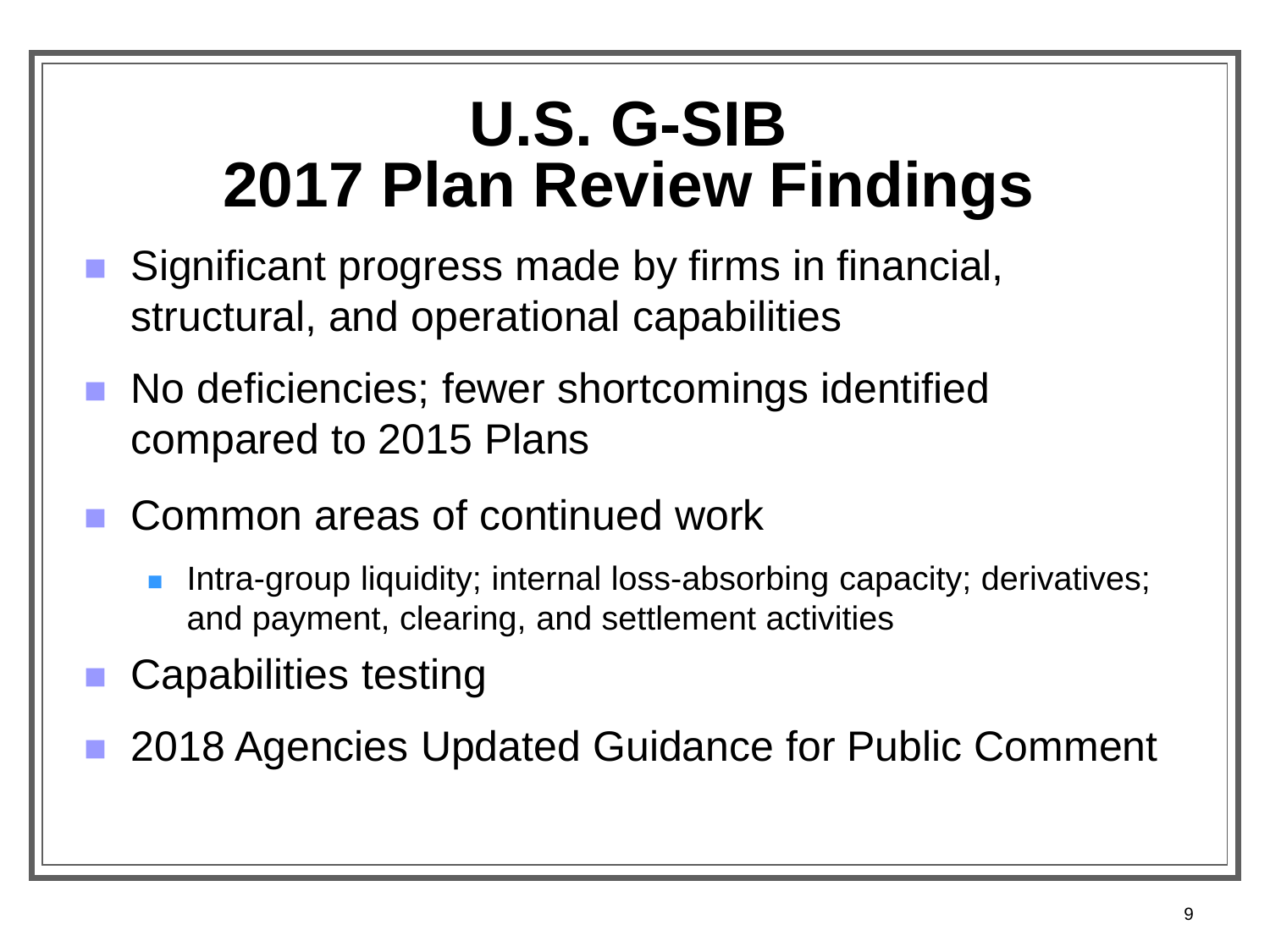# **Large Foreign Bank Organizations**

- Agencies' Title I Guidance for FBOs Issued April 2017 and made public
	- Joint Agency Engagement, Vetting, Review Process
- FBO Guidance and Reviews Specific to FBO firms' U.S. operations
- **Plans Received July 1, 2018**
- Staffs completing reviews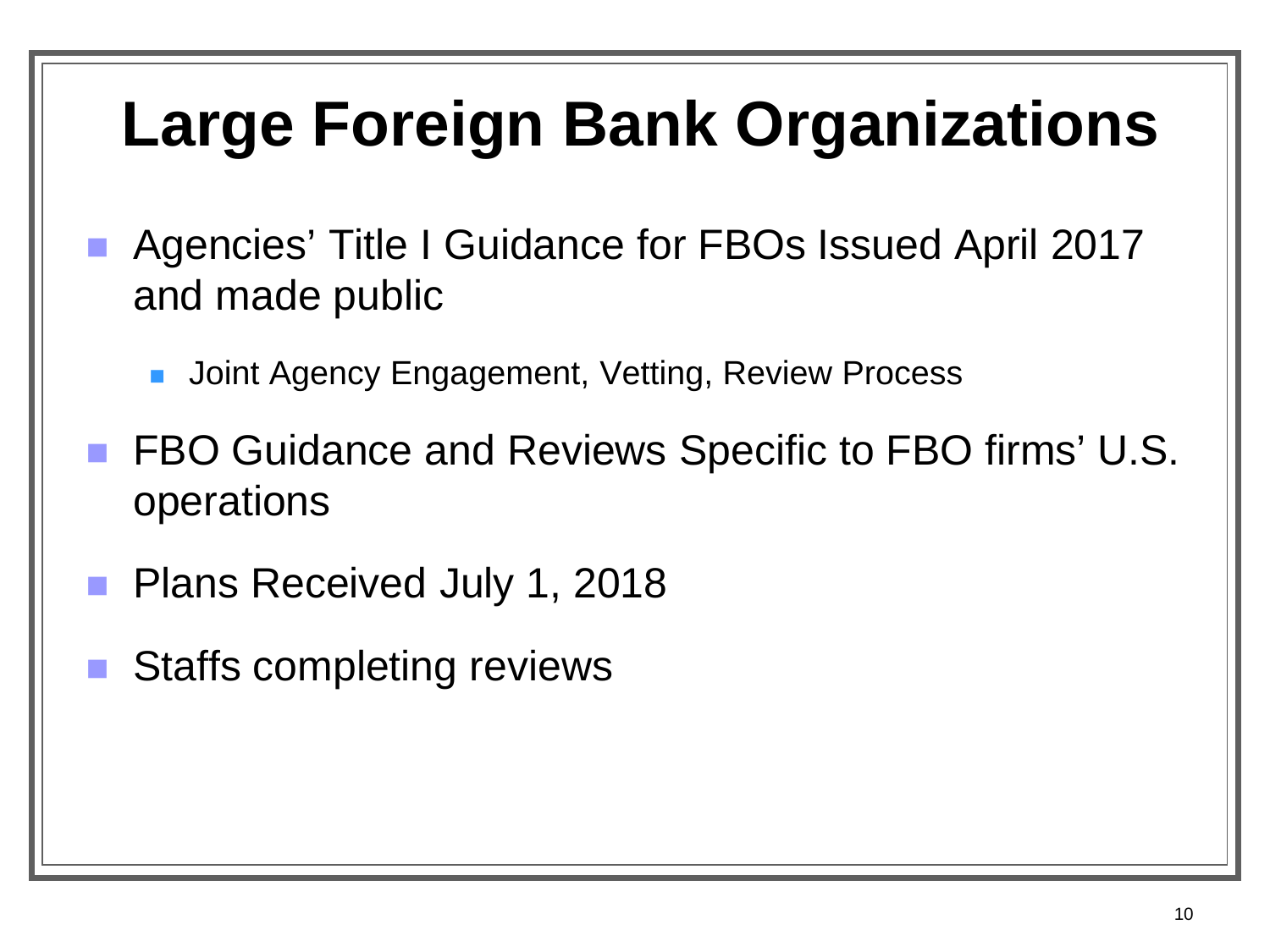## **Title I: Bankruptcy**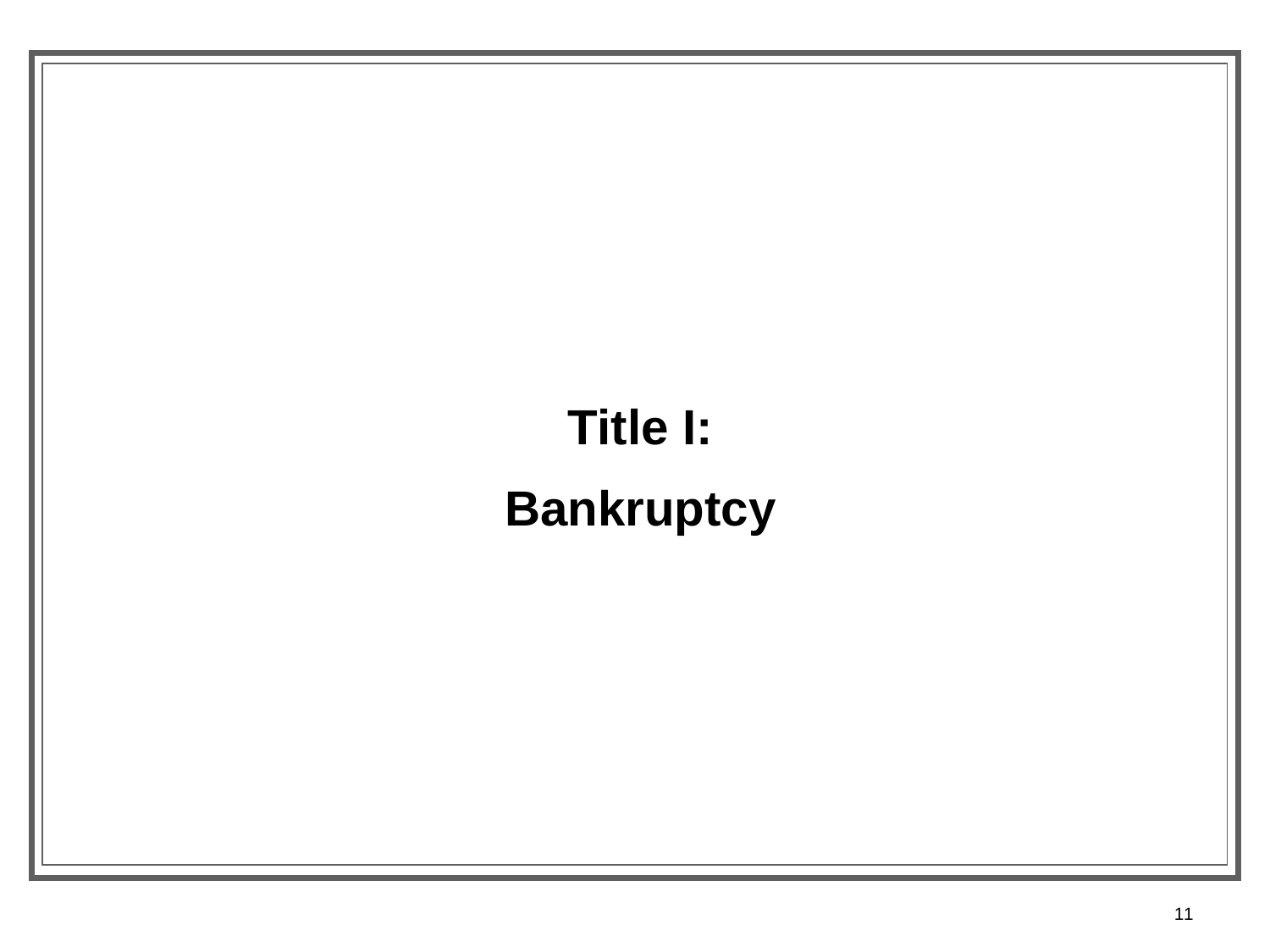# **Bankruptcy**

### **Lessons and Experiences from Lehman**

- **Complex claims litigation**
- Importance of bankruptcy preparedness

### Outreach events

- **Number 7, 2016**
- Wharton and NYU: October 2017
- **Federal Judicial Center**

### **Next Steps**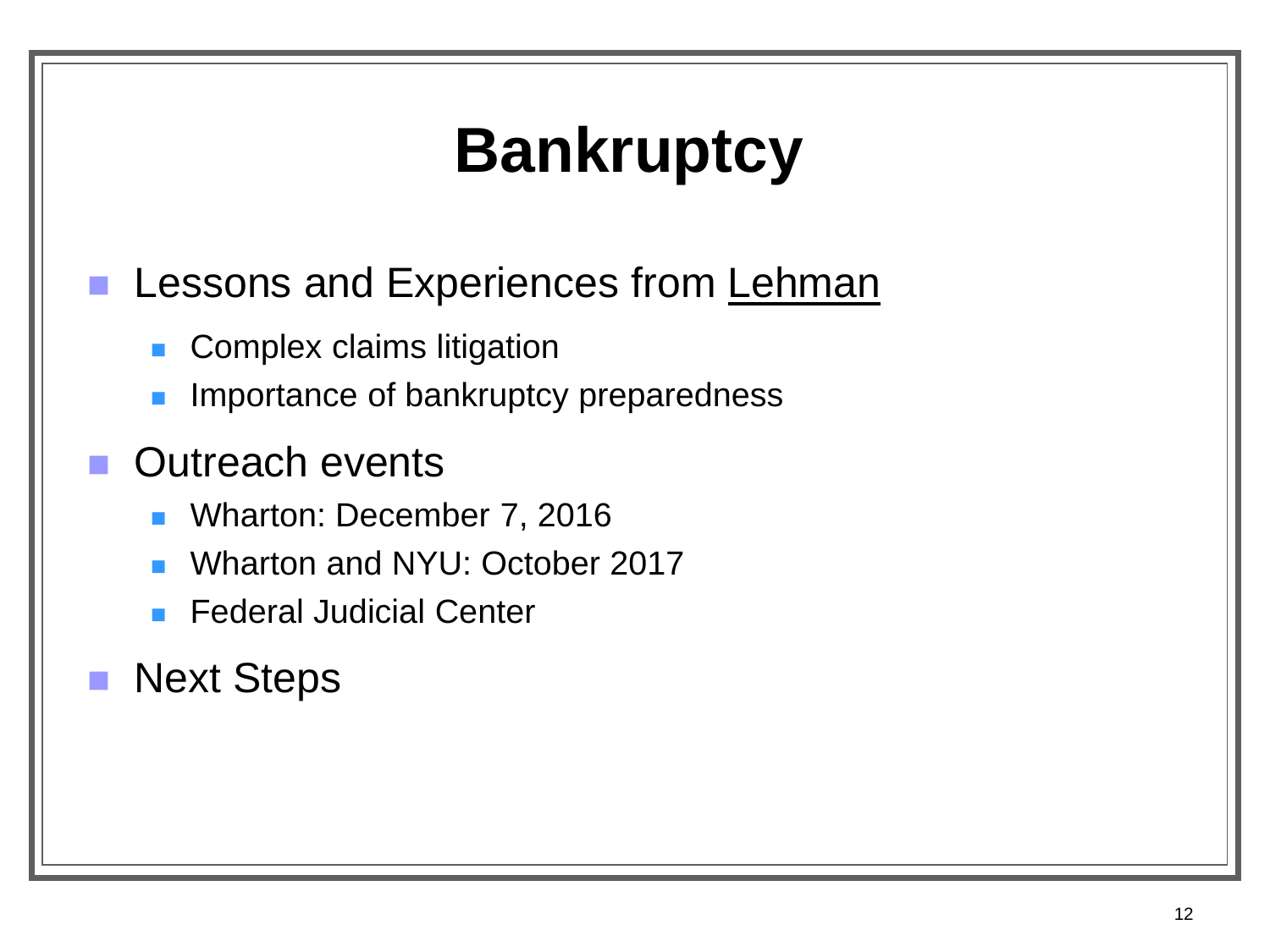### **Complementary Regulatory Developments**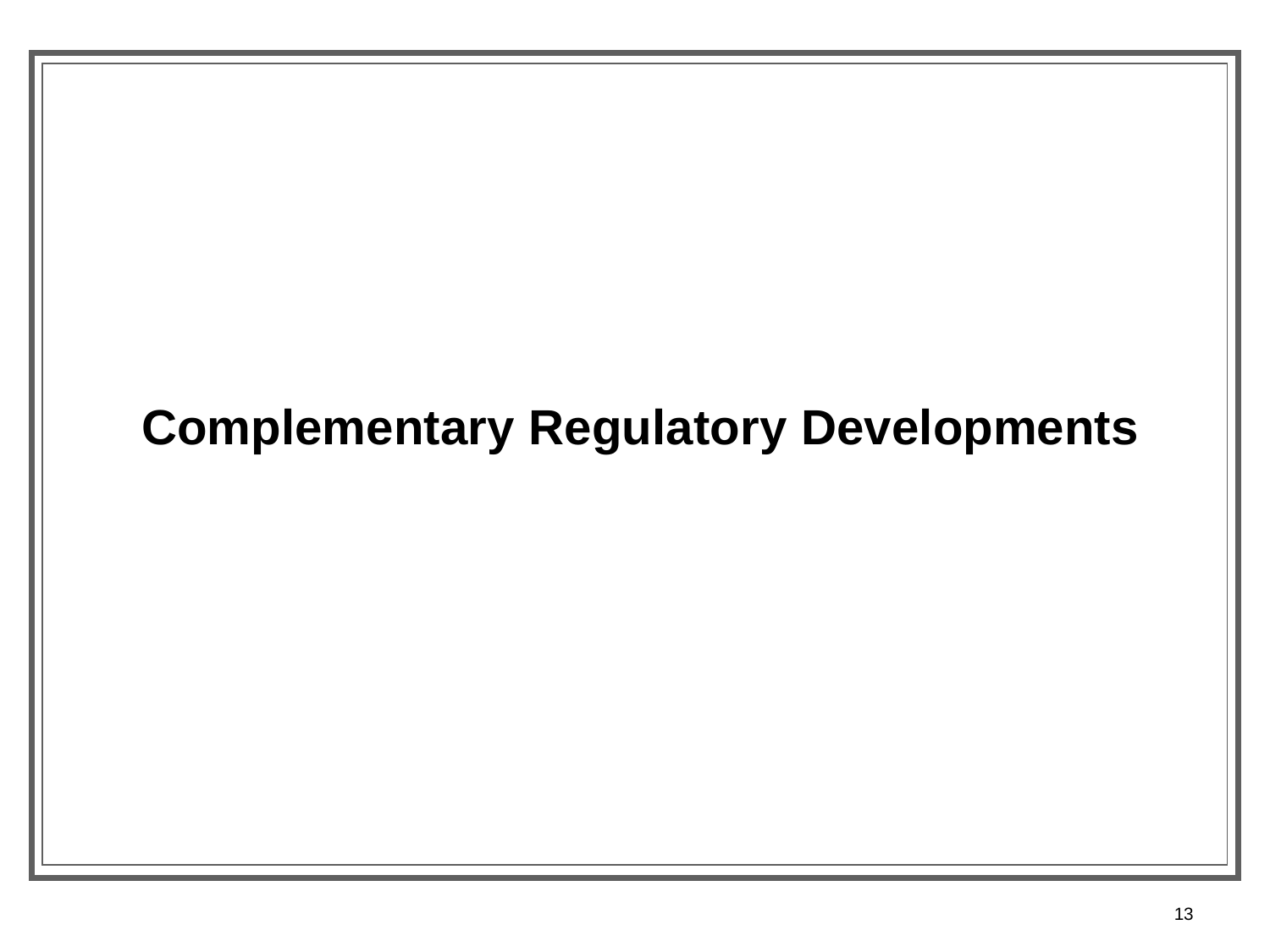## **Complementary Regulatory Developments**

- External Total Loss-Absorbing Capacity(TLAC)/ Clean Holding Company
- International Swaps and Derivatives Association (ISDA) Rules and U.S. Protocol